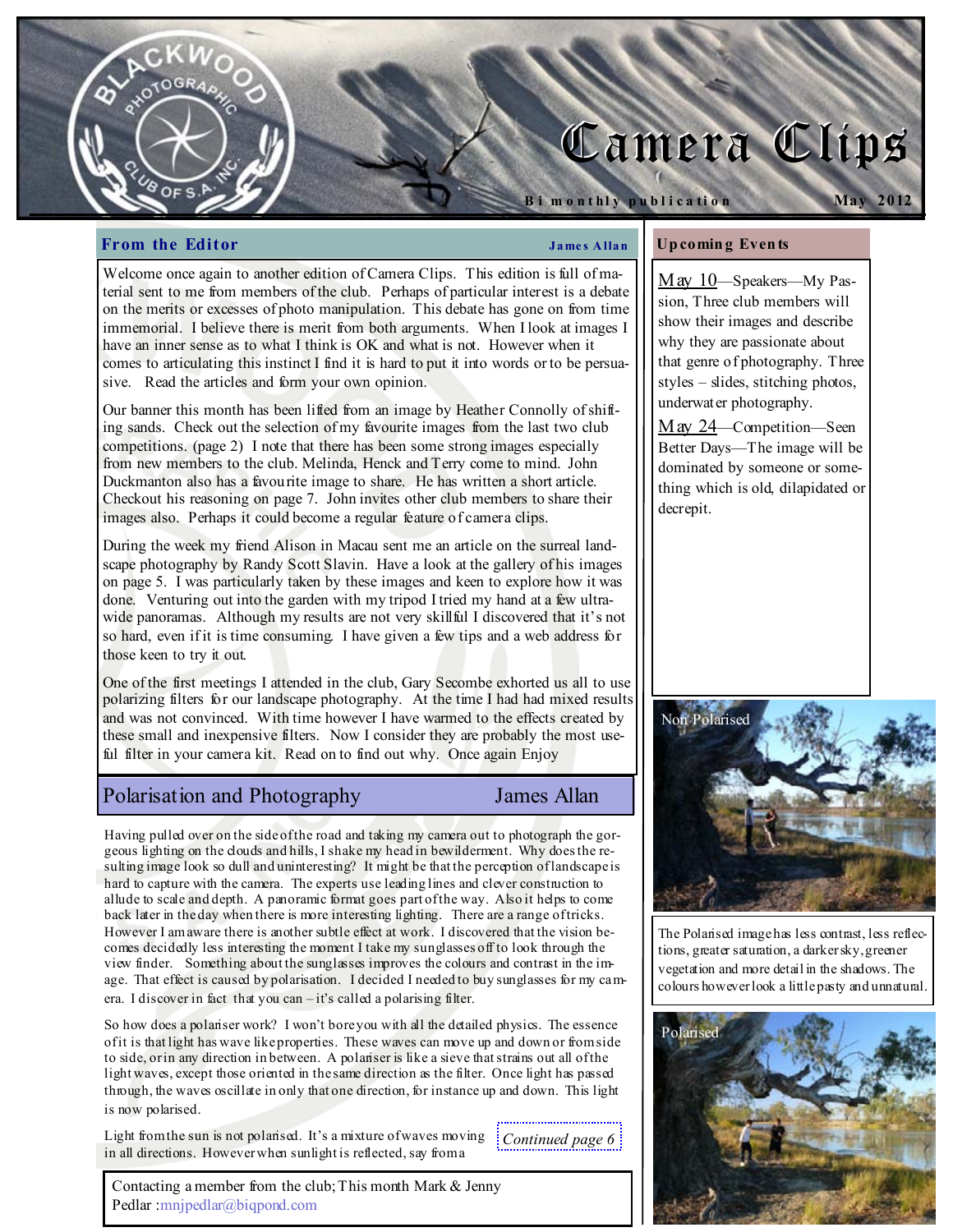Photo Gallery—Images from the recent club competitions



Henck Smelter—The House of Burley Griffin Mark Swain—Remember the Anzacs Ashley Hoff— Steven Richards Porsche 911 (not in the transport competition but should have been) Hillary Fran—Freight Train Eric Budworth—Dandelion Ursula Prucha—Wallaby Helen Whitford— Contemplation Melinda Hine—Glenelg Jetty Chris Schultz—Stone Angel







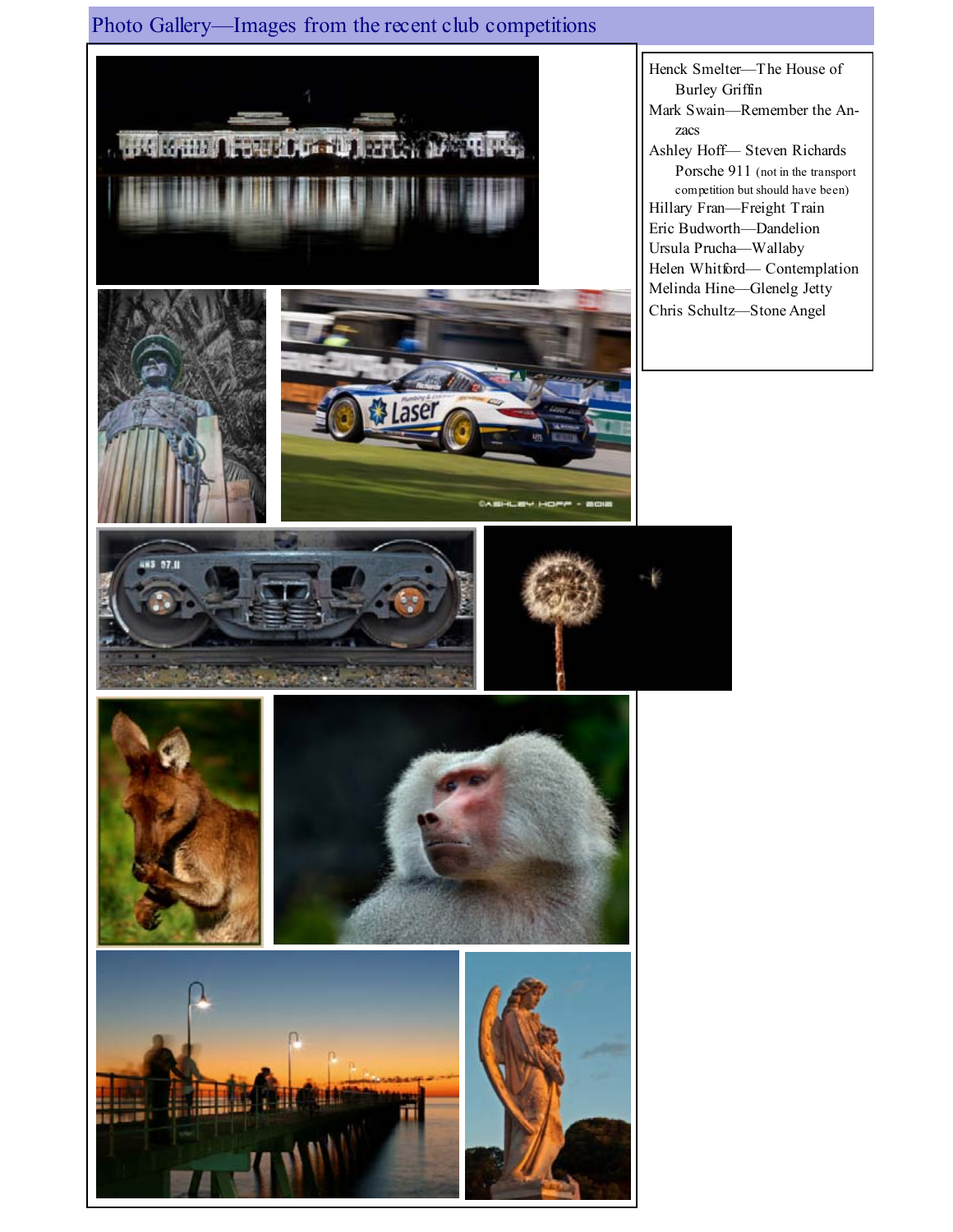# **Manipulation** — How much is too much ?  $-$  A debate

"That's been photoshopped" she exclaimed and left the club never to be seen again. Do you agree? Do some images go too far? Should manipulated images be relegated to a separate competition in fairness to those who do not wish to stoop so low? We have two points of view on this subject. Matt Carr and Warwick Harrison independently sent me articles with opposing points of view. Have a read and see what you think. Which argument do you find more persuasive?

In favour of the Negative—Warwick Harrison summarises an article by George Maciver.

## ARE PHOTOGRAPHERS WHO USE PHOTOSHOP, FRAUDS?

George Maciver argues that photographers should be encouraged to pursue their passions without all this nonsense about being frauds because they use Photoshop.

The word photography derives from the Greek *photos*, light, and graphé, to represent by means of lines or to draw. So photography is to draw, or paint with light. Photography is art by definition.

Some argue that the overuse of Photoshop can turn photographs into digital art. However, this argument makes no sense, because by definition, digital photography is digital art. You may strive to capture the

perfect photograph, true to what you see in every detail, but what you produce is still digital art.

There is no such thing as an untouched photograph. Changing the settings on your camera alters the way an image is presented. We use flash to add light, reflectors to bounce light, doors and umbrellas to direct light; we introduce light which was not there in the original image, we manipulate the image to make it better. Does it really matter then if we manipulate images on location, or do it afterwards in Photoshop? Taking all this into consideration, the question we should be asking then is when does photographic digital art cease to be photographic digital art? Answer? As long as you're working with light captured by a digital camera, it doesn't.

Of course, manipulated photographic images which are fraudulently sold as genuine is fraud, but those images are still photographs, they are still digital art.

Post production adjustments by whatever branded software you enjoy, is in essence, the digital darkroom. Tools such as toning, contrast adjustment, dodging and burning, are all replicated darkroom techniques. We may not personally enjoy some aspects of photography, just as we may not enjoy some styles of music, but it is all digital art. Photography means painting or drawing with light, so there are no rules on what can or what cannot be used to draw or paint with that light. George Maciver is from the Highlands of Scotland Photography, lo-

cated in Brora, north of Inverness in the Highlands.

In Favour of the positive Matt Carr gives his own point of view

# WHEN DOES A PHOTOGRAPH BECOME AN IMAGE?

In these days of sophisticated photo editing software, it can be hard to tell the difference, in fact is there even a difference? I believe there is. Let me just grab that can of worms first!

Continued page 5

The debate concerning manipulation goes back to the very beginning of photography

"I wish to state emphatically that I do not believe in any sort of handwork or manipulation on a photographic negative or print." - Alvin Langdon Coburn - 1913,



"Dodging and burning are steps to take care of mistakes God made in establishing tonal relationships."

# Ansel Adams 1902-1984

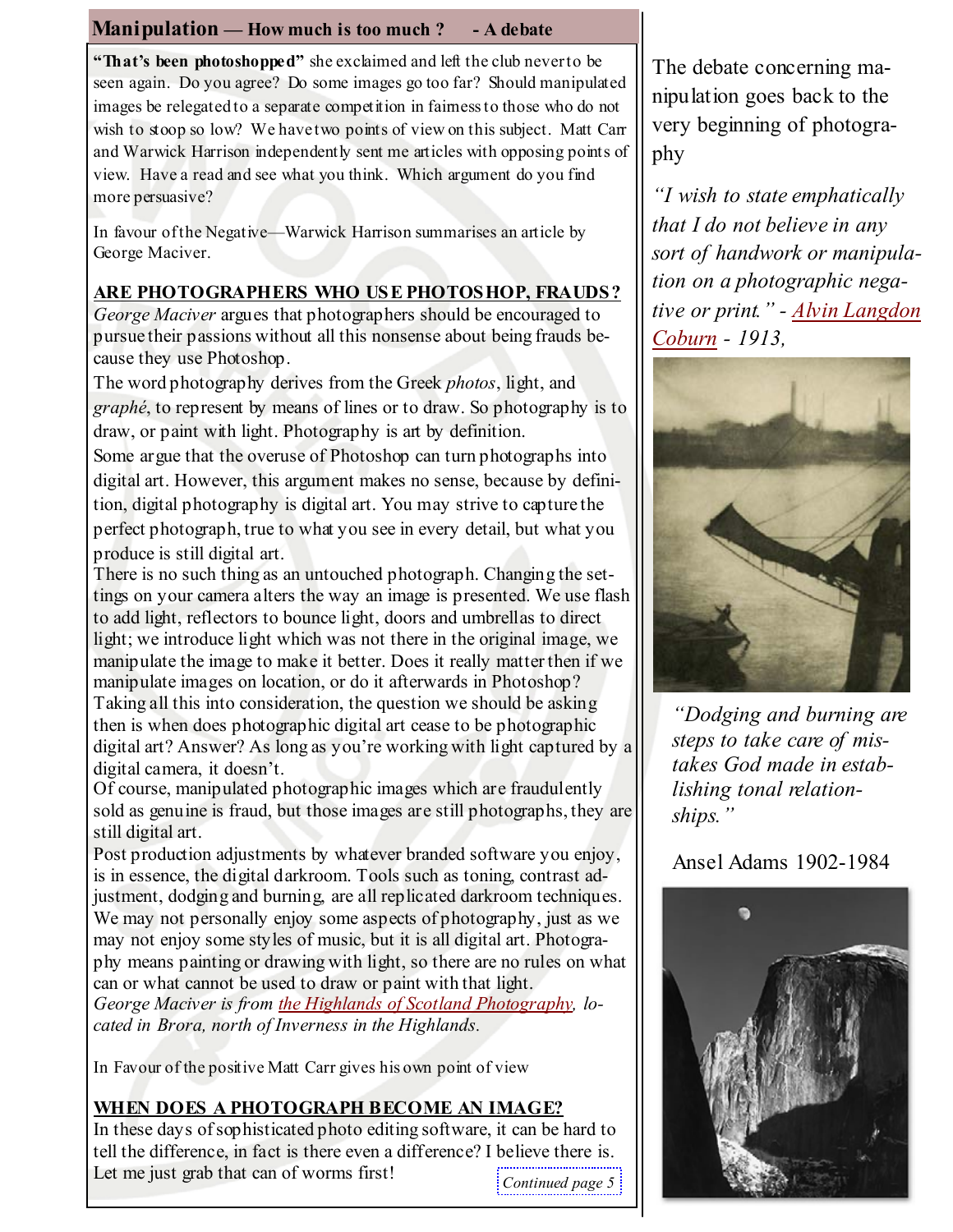### Photoessay—Randy Scott Slavin How to create a surreal perspec-





Randy Scott Slavin is an award-winning filmmakcr and surrealist photographer based in New York City .

He is widely known for his powerful music videos and branded productions that mash up clever concepts with bold imagery , and channel the energy of pop culture. Slavin explains...

"In my music videos, I've continually tried to take concepts to the next level, to push the ideas to be more engaging, moving and stimulating—and I approach photography with the same philosophy ... When I began shooting landscapes, I was compelled to push the perspective. After experimenting heavily with panoramic photography , I developed a technique that could realize my desire to turn the real into the surreal. The result is something rebellious, beautiful and provocative. My 'Alternative Perspectives' series is a collection of the works culled from these photographic explorations."

Slavin is a much sought-after director, pumping out a steady stream of hot content for brands including MTV, American Express, Bank of America, Frito Lay , Universal Records, Atlantic Records, My space and Island/Dcf Jam Records. He is the recipient of the South by Southwest Special Jury Award, The Holly shorts Film Festival Best Music Video Award, and Coney Island Film Festival Best Video Award, to name a few, including millions of YouTube hits.







# tive—the little planet or Tube world effect .

The key element is an image distortion filter in photoshop called "polar coordinates. A rectangular photograph has 4 edges. With this filter the picture is severely curved so that the two opposing edges on the left and right are joined together in a vertical line. The top edge is reduced to a single point at the centre of the picture and the bottom edge stretches all the way around to become the new circular perimeter to the image. This filter is akin to converting a Mercator projection of the world into an azimuthal projection.

If you start with a panoramic photograph this filter will create a tube world effect. If the image is put upside down the filter will create the little planet effect.

Now for the nuts and bolts. The beautiful perspective distortion effects created by Randy Scott Slavin require a 360/180 panorama. You need a photo that represents a full 360 degrees from left to right and 180 degrees from top to bottom. You should use a tripod. Overlapping by around 25%. When I take the pictures in portrait orientation. I can get 360 degrees in around 10 photos. Then I angle the camera up by 30 degrees and repeat. Finally again with the camera pointed down 30 degrees.

The amazing thing is that photoshop can automatically arrange these 30 images and stitch a rectangular panorama. Unfortunately it takes my computer about 30 to 45 minutes to do this, so I recommend you go and make a coffee and do something else for a while.

The image looks a bit ragged and it's necessary to crop the edges so that the left and right sides match each other perfectly. Now change the image size so that the vertical and horizontal dimensions are identical. Once you have a distorted looking square you are ready to run the polar coordinates filter.

The result is often a bit disappointing at first. There is a hole in the centre. If you remember to take a photo directly upwards and directly down you will have the material you need to create a patch to fill in this hole. Likewise at the outer edge the image may be quite distorted. You may wish to crop this out, or patch it with some of the original photos. Eventually however it is possible to create a surreal and distorted landscape.

If you need further assistance with this process try visiting the following website for more complete instructions;

http://panoplanets.com/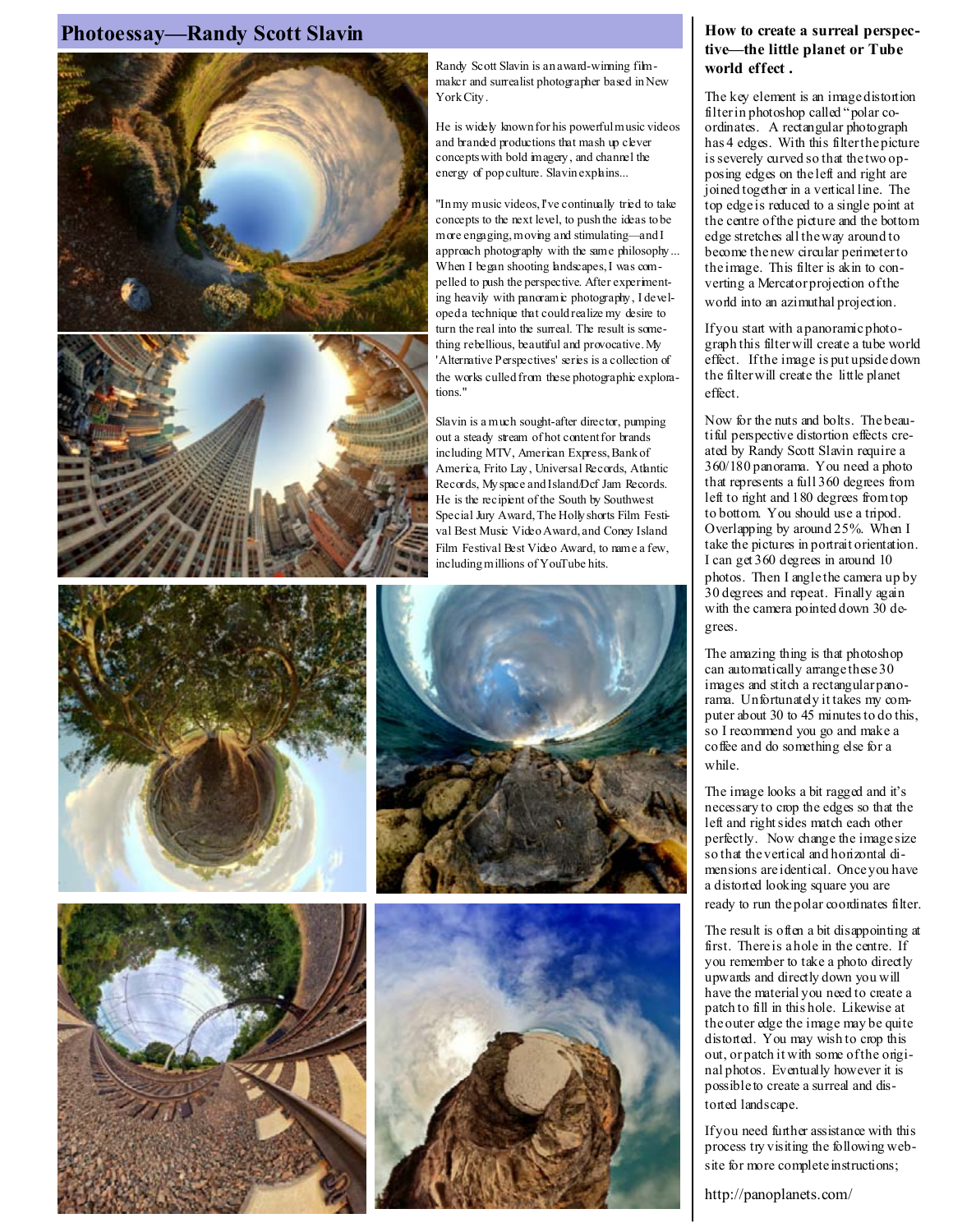# **Manipulation — How much is too much?** From page 3 **F** Famous Cases of Photographic Fraud

#### From page 3

Let's start by looking at the Oxford dictionary's definition: Photograph, noun

a picture made using a camera, in which an image is focused on to light-sensitive material and then made visible and permanent by chemical treatment, or stored digitally:

#### Image, noun

- a representation of the external form of a person or thing in art: her work juxtaposed images from serious and popular art

- a visible impression obtained by a camera, telescope, microscope, or other device, or displayed on a computer or video screen: Voyager 2 sent back images of the planet Neptune

- an optical appearance or counterpart produced by light from an object reflected in a mirror or refracted through a lens.

- a mental representation or idea: I had a sudden image of Sal bringing me breakfast in bed

- [in singular] a person or thing that closely resembles another: he's the image of his father

So, looking at the above it seems that a photograph is a picture made using a camera, and an image is a representation or an impression.

I have certainly heard lots of arguments from those espousing the benefits (of which there are plenty) of using programs such as Photoshop and that what Ansell Adams did with the large amount of dodging and burning in his photographs amounts to what can be done today in Photoshop, and to a point they are correct, but Ansell Adams (as far as I am aware) didn't cut and paste objects from one photo to another after the photo was taken.

Once you are cutting and pasting parts from one photo to another, that I believe is when you no longer have a photograph, but an image. Don't get me wrong - there is nothing wrong with creating images – I enjoy making them myself, and there are some really talented artists creating them, but is it really a photograph?

# Manipulated Images of Warwick & Matt







Reuters News Agency photo of the bombing of Beirut. a reader named "Mike" pointed out the photo had been altered using the Photoshop "clone" tool. A day later Reuters released the undoctored original. (below)





The Cottingley Fairies, a series of photographs taken by cousins Elsie Wright and Frances Griffiths in 1917. They purported to show the girls cavorting with fairies. Although widely acknowledged in the press as forgeries, the authenticity was vouchsafed by Sir Arthur Connon Doyle. The great writer and spiritualist interviewed the girls and felt that their character was beyond reproach.



Dr William J Pearce—photograph of an apparition (spirit) 1903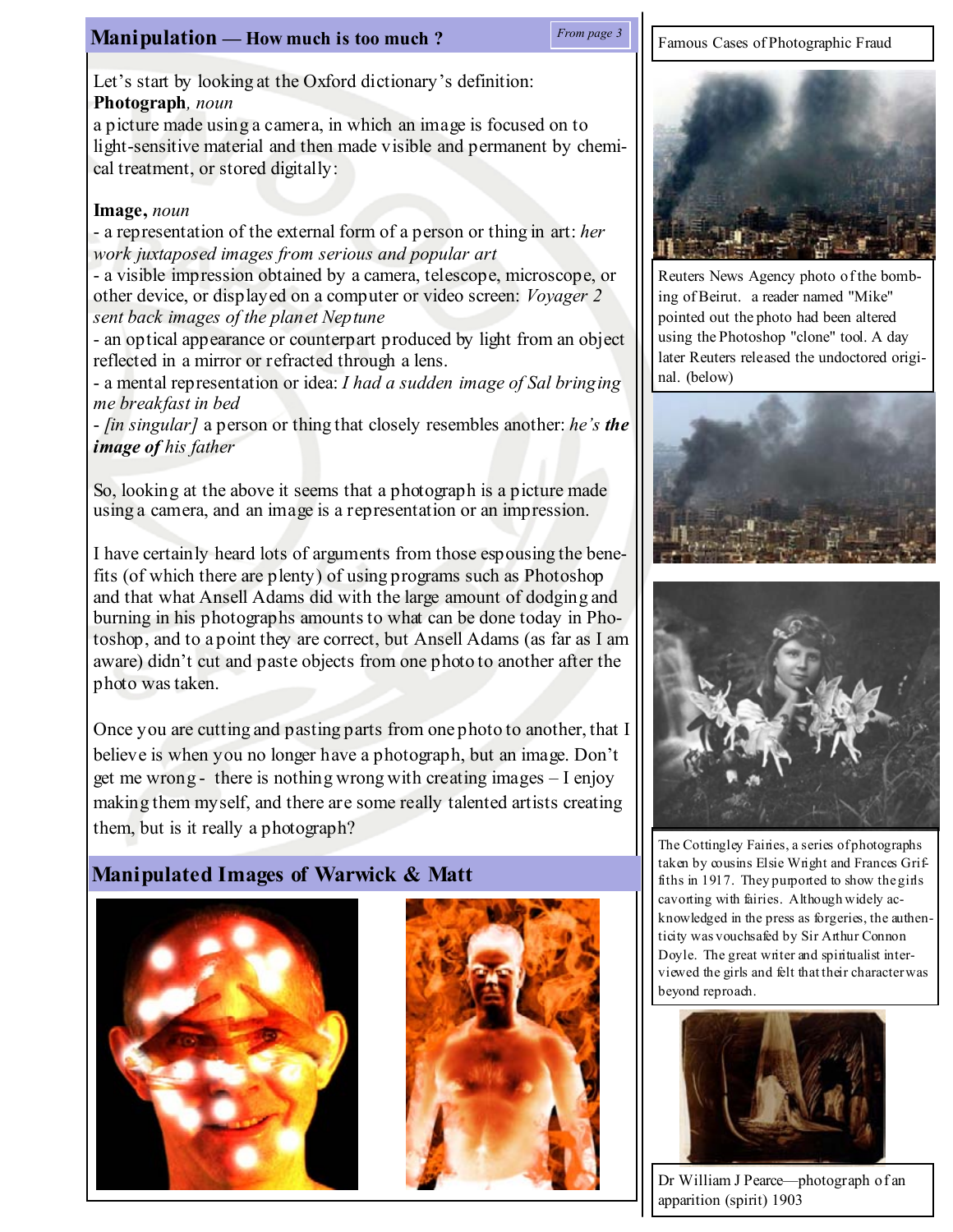## Polarisation and Photography James Allan

#### From page 1

sheet of glass or the surface of a lake it becomes polarised. If you then try and pass this polarised light through a second polariser – say the one on the front of the camera, it won't get through. It will look dark. That is unless the polarised light has the same orientation as the filter. It will block all light that has already been polarised in a different direction and allow unpolarised light to pass straight through.

This is where the fun starts. Try using the filter to take some photos, and you can quickly work out where all of this polarised light is coming from. If I co mpare the images I took with the polariser to those without I can see the effect clearly. The most obvious change is noted when looking at the blue sky. It is darker. Also reflections from most surfaces are reduced. This includes water, or grass, or buildings, or car windows etc. It seems to exaggerate the surface colour of objects and increases colour saturation. Overall the effect is pleasing (mostly).

The direction of the polariser can be changed by rotating it. If you turn the filter just 90 degrees you will notice the sky will change from the darkest hue to the lightest.

As it reduces reflections, a polariser can be used to reveal objects under the water or behind a window. It may be useful when photographing animals behind glass, reducing annoying reflections (not entirely unfortunately). Remember to rotate the filter to achieve the strongest effect.

A blue sky can be darkened. The clouds will stand out white fluffy and distinct. Unfortunately it does not darken an overcast or grey sky.

It is useful to increase colour saturation. This is particularly useful for sand dunes, cliff faces, painted billboards, buildings and desert landscapes.

Unfortunately the effect is not universally pleasing. There are a few instances where I hate the effect. So me vegetation, for instance most Australian native scrub is very reflective. The natural colour of the bush is a mixture of greens and reflected blues from the sky. With the polariser it all tums to a mucky unnatural sage green. Likewise removing the reflected blue from a lake reveals the true colour of the water. This may be a muddy brown or an algal green. I'd prefer a blue lake any day. (Brown tannin lakes in Tasmania however do look good)

The sky also exhibits an interesting effect. If you point the camera toward or away from the sun there is virtually no darkening at all. (Polarisers are generally not useful for sunset photography). However at 90 degrees to the sun, the sky is so dark it is a deep shade of indigo bordering on black. A wide angle lens or a stitched panorama may render the sky as thick bands of dark and light hues. Some people find this look dramatic. Others complain that it is contrived and unappealing.

Now there are some special effects that can be achieved with polarisers. If you shine polarised light through a piece of plastic and photograph it with a second polariser set at 90 degrees to the light source (so called cross polarisation), the plastic comes alive with colourful swirls of light on a dark background. These swirls reflect the lines of stress. This technique has been used by engineers to test the adequacy of design of various components. It is also used to identify crystals.

My little Panasonic Lumix had no thread on the lens with which to attach a filter. However I was not to be deterred. I bought a cheep polariser and attached it with an old Nescafe lid and some duct tape and it worked just fine.

Lastly I should mention that digital cameras my loose the ability to auto focus through a standard polariser. I can't explain the mechanism, except to say that this problem is overcome if you use a circular polariser.

If you have never used a polariser before – go out and buy one. They are not too expensive. There can be a lot of fun exploring the possibilities of polarised light. After all there's a lot of it about.



The Polarised image has removed reflected light from the water, so that you can see objects below the surface.





The improved saturation and darkening of skies is particularly useful for Rock and Desert Features.





Light Dark Light

The sky is light when the camera is pointed toward or away from the sun. The sky is darkened at 90 degrees from the sun